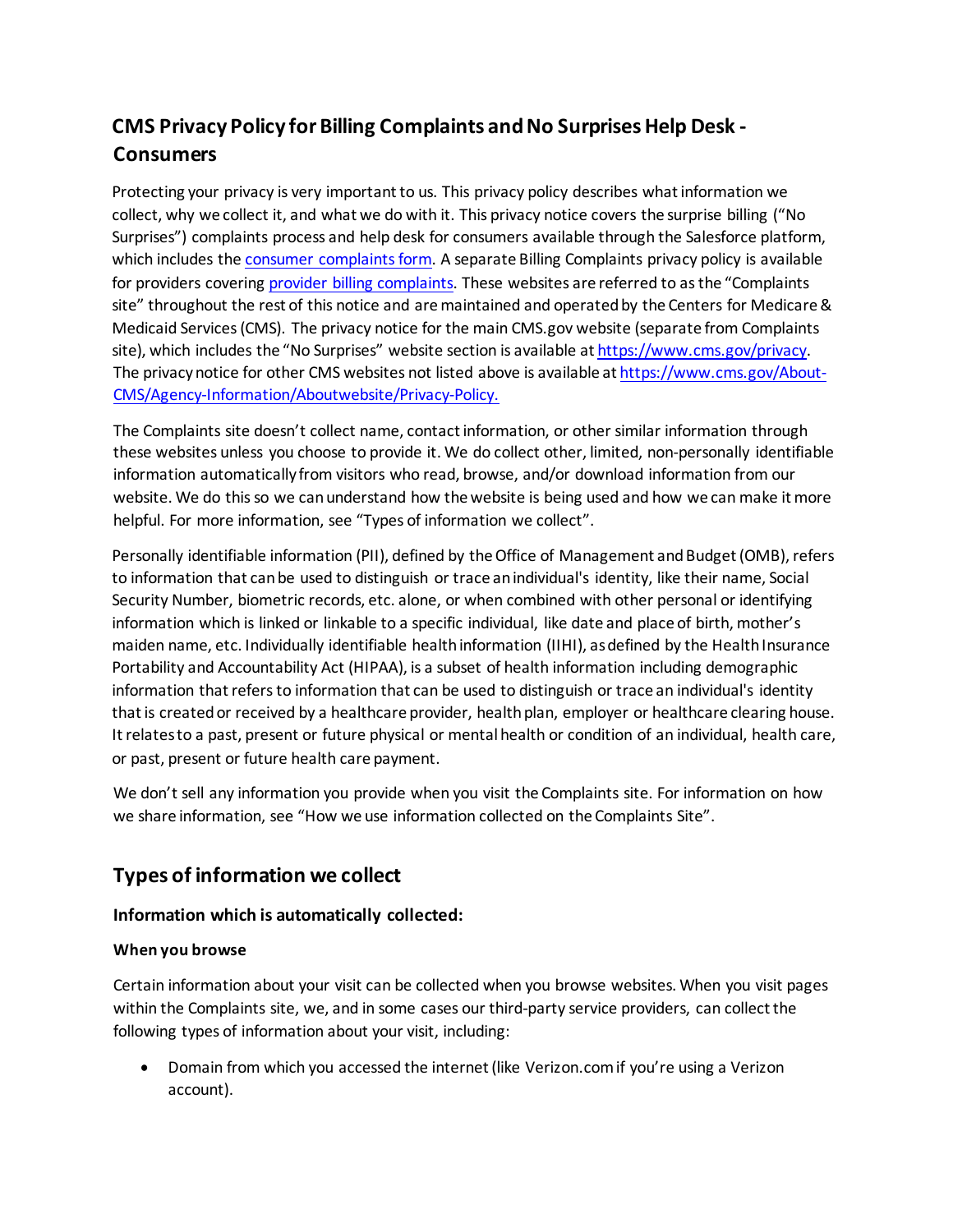- IPaddress (an IP or internet protocol address is a number that's automatically assigned to a device connected to the internet).
- Approximate geographic location based on the IP address of the user's local system.
- Operating system for the device that you're using and information about the browser you used when visiting the site. The operating system is software that directs a computer's basic functions, like executing programs and managing storage.
- Date and time of your visit.
- Pagesyou visited.
- Address of the website that connected you to the Complaints site (like Google.comor Bing.com).
- Device type (like desktop computer, tablet, or type of mobile device).
- Screenresolution.
- Browserlanguage.
- Geographic location.
- Time spent on page.
- Scroll depth (measures how much of a web page was viewed).
- Your actions on the Complaints site (like clicking a button).

For more information, see "HowCMS uses third-partywebsites & applications with the Complaints site".

We use this information to:

- Measure the number of visitors to the Complaints site.
- Help make our website more useful for visitors.
- Improve our public education and outreachthrough digital advertising.

Also, this information is sometimes used to personalize the content we show you on third-party sites. For more information on our practices, see "How CMS uses third-party websites & applications with the Complaints site".

# **Information you may provide:**

#### **When you requestinformation:**

We collect information, including your email address, to deliver alerts or eNewsletters. We use this information to complete the subscription process and provide you with information. You can opt out of these communications at any time by editing your subscription preferences.

#### **When you file a complaint**

When you initiate a complaint using the complaints form (electronically or by phone), CMS collects personally identifiable information and individually identifiable health information about you and is authorized to maintain a record of the information related to your complaint. We collect contact and demographic information such as your first and last name, your email address, your mailing address, your phone number, and your contact preferences. We may also collect first and last name if the person filling out the complaints form is submitting it on behalf of someone else.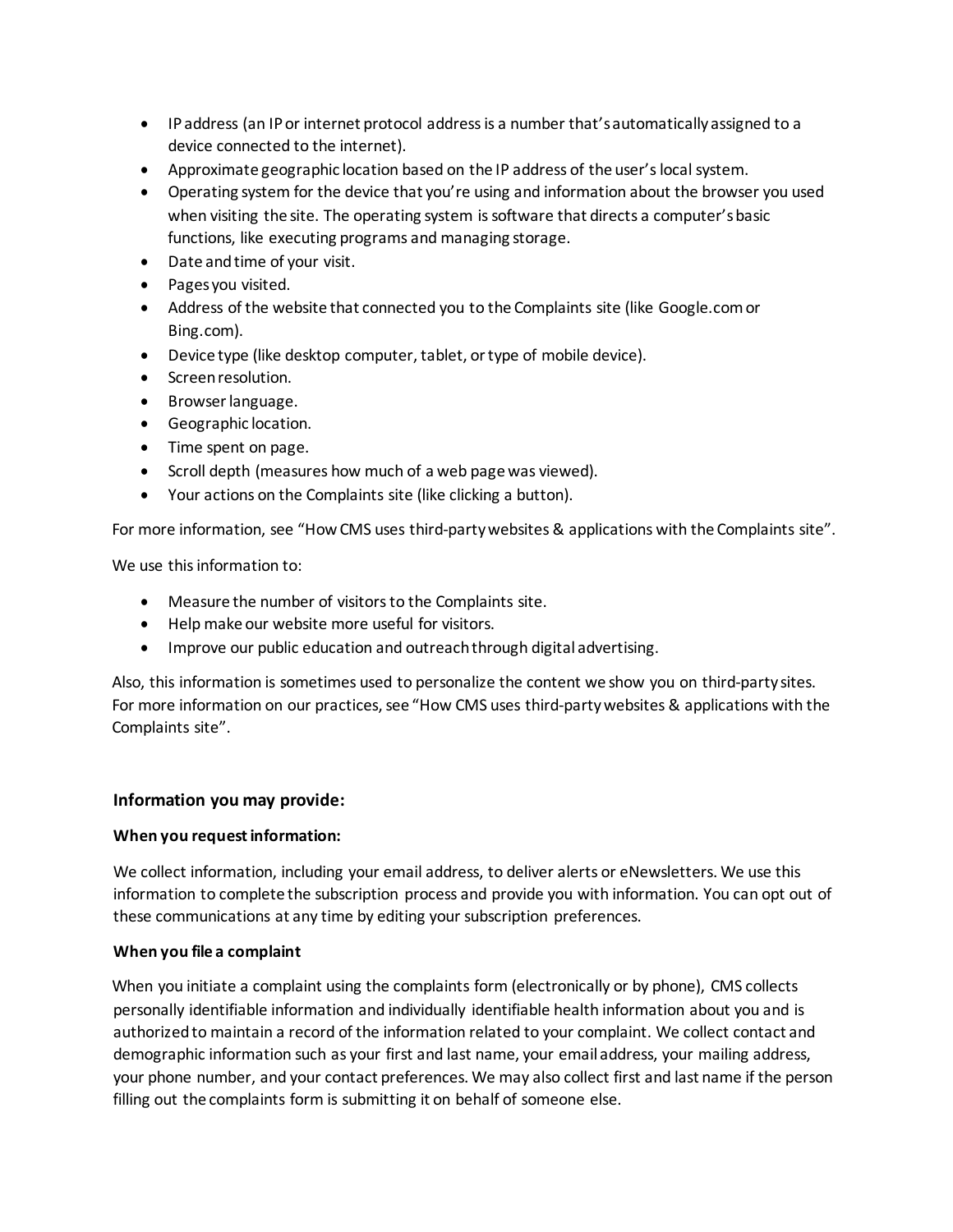As a part of your complaint, we may also collect information about your health insurance, if you have health coverage, the entity(s) you're reporting (like a provider, facility, or health plan), their contact information, and relevant account information (such as insurance plan policy information), along with a description of the specific problem you're having and relevant location, dates of events and any resolution actions that may have occurred prior to your complaint. We may also collect information about the type of complaint such as emergency vs. non-emergency services, or disclosure of patient protections, concerns about continuity of care or mentalhealth parityand addiction equity protections, advanced cost estimates, or patient provider dispute resolution process concerns. We may also collect additional documentation to help researchand resolve your complaint.

After you complete your complaints form, some of your information may be disclosed outside of CMS so that your complaint can be researched and resolved. These organizations may include federal contractors engaged to support the surprise billing ("No Surprises") complaints process and help desk program; providers, facilities, health plans and their authorized representatives that are part of your complaint; other federal agencies such as Department of Health and Human Services (HHS), Department of Labor, and Department of the Treasury; state insurance and oversight agencies; federal, state and local law enforcement to combat fraud; and any other entities authorized by law and the relevant Complaints site privacy policy and Privacy Act Statement to support billing and other health care complaints and enforcement of surprise medical billing protections.

In accordance with the Privacy Act of 1974, CMS maintains a system of records for the collection of personally identifiable information you submit on the Form and other information you may submit in relation to your complaint. The system of records notice relevant to Personal Information collected on the Form and within the Complaints/NSHD process is entitled, "Complaints Against Health Insurance Issuers and Health Plans (CAHII)," System No. 09-70-9005, and was published in the Federal Register on February 12, 2001 (66 FR 9858), and was amended on February 14, 2018 (83 FR 6591). The original system of records notice can be found at:

[https://www.federalregister.gov/documents/2007/05/08/E7-8757/privacy-act-of-1974-report-of-a](https://www.federalregister.gov/documents/2007/05/08/E7-8757/privacy-act-of-1974-report-of-a-modified-or-altered-system-of-records)[modified-or-altered-system-of-records;](https://www.federalregister.gov/documents/2007/05/08/E7-8757/privacy-act-of-1974-report-of-a-modified-or-altered-system-of-records) the amendment can be found at https:/[/www.federalregister.gov/documents/2018/02/14/2018-03014/privacy-act-of-1974-](http://www.federalregister.gov/documents/2018/02/14/2018-03014/privacy-act-of-1974-)system-ofrecords.

For specific details on the data collected by the systems that make up the Complaints site and NSHD [\(consumer](https://nsa-idr.cms.gov/consumercomplaints) forms and [provider](https://nsa-idr.cms.gov/providercomplaints) forms), please view the Privacy Impact Assessments (PIAs) located at: [https://www.hhs.gov/pia/.](https://www.hhs.gov/pia/)

# **How we use information collected on the Complaints site**

#### **When processing your complaint:**

We use the complaints form information you choose to provide to research, take action and resolve issues as a part of the Complaints process, contact you when we need additional information, communicate about with you and other entities to conduct enforcement actions related to surprise billing and other health care protections. We also use some of the information you provide to review your complaint and gather additional information to facilitate taking actionto researchand resolve your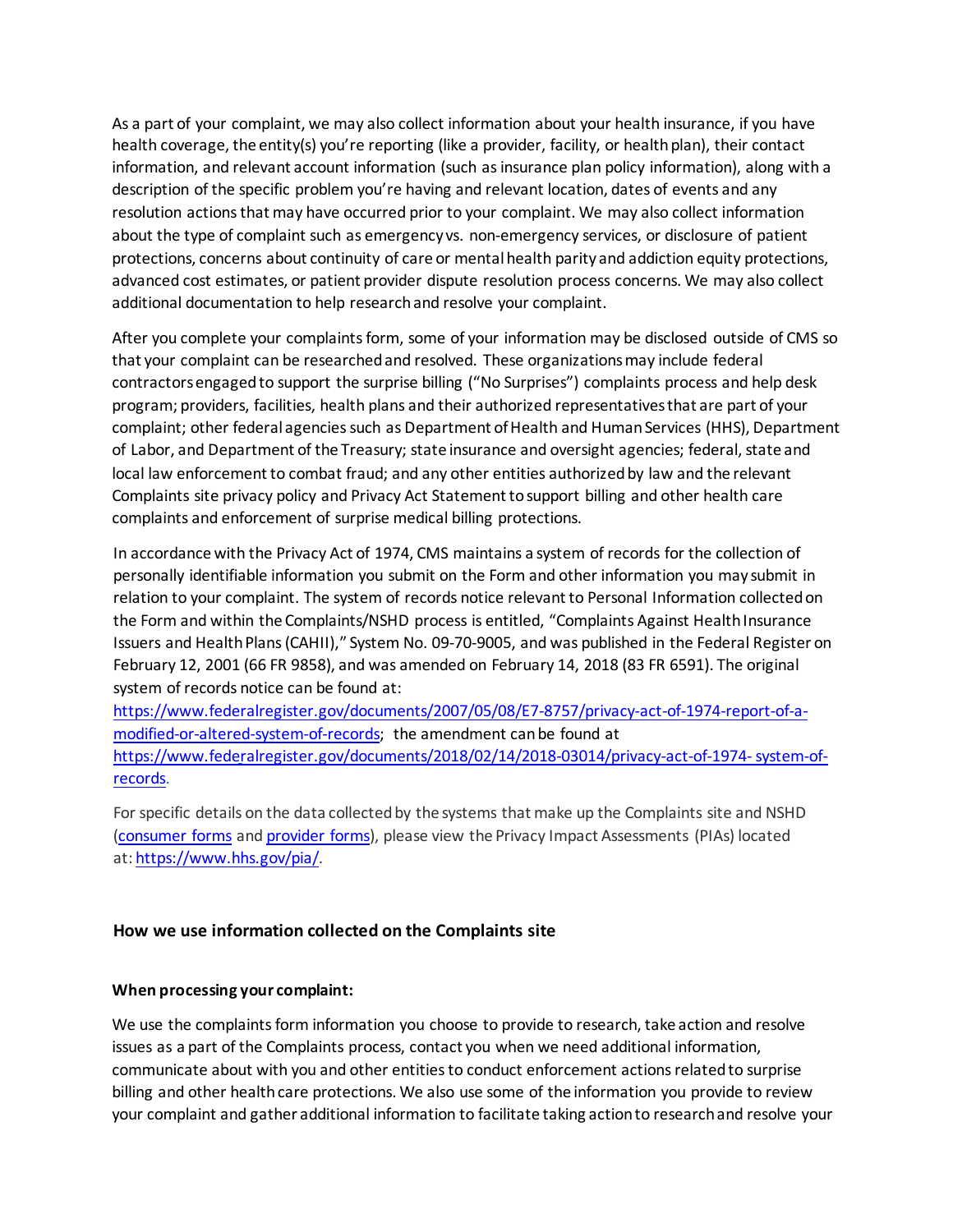complaint. We may also communicate with the relevant provider, facility or health plan or other entity named in the complaint, share details about the complaint and gather documents and information from entities involved in the complaint. We may also share your complaint with other federal and state agencies who may contact you to assist with resolving your complaint or taking enforcement action against entities named in your complaint if it's determined that a provider, facility, health plan or other entity has been found not to be in compliance with relevant surprise billing and other health protections. You can find more information about how we use the information you provide on the complaints form in the Privacy Act Statement displayed at the beginning of the complaints form.

### **When sending you CMS messages:**

We use the email address you provide us to send emails related to Complaints. CMS also may use the phone number you provide to call you about your complaint.

### **When calling about your complaint:**

CMS uses the phone number you provided us to communicate important information about your complaint. A CMS representative on the Complaints teammay call you if there is an issue with your form, including if:

- A technical error occurred when you submitted your complaints form or additional documents,
- The Complaints team needs more information to research or resolve your complaint,
- To follow up on the status of your complaint

### **Conducting surveysto improve services:**

We use online surveys to collect opinions and feedback. You don't have to answer these questions. If you do answer these questions, don't include any personally identifiable or health information in your answers. We analyze and use the information from these surveys to improve the site's operation and content. The information is available only to CMS managers, members of the CMS communications and web teams, and other designated federal staff and contractors who require this information to perform their duties.

#### **Using third-party toolsforwebsite analytics:**

We use a varietyof third-partyweb tools for web analytics. We don't collect any PII/PHI withthese tools. We use these tools to collect basic information about visits to the Complaints site. This information is then used to maintainthe website, including:

- Monitoring website stability
- Measuring website traffic
- Optimizing website content
- Helping make the website more useful to visitors

CMS staff analyzes the data collected from these tools. Reports are available only to CMS managers, teams who implement programs represented on the Complaints site, members of the CMS communications and web teams, and other designated federal staff and contractors who need this information to perform their jobs.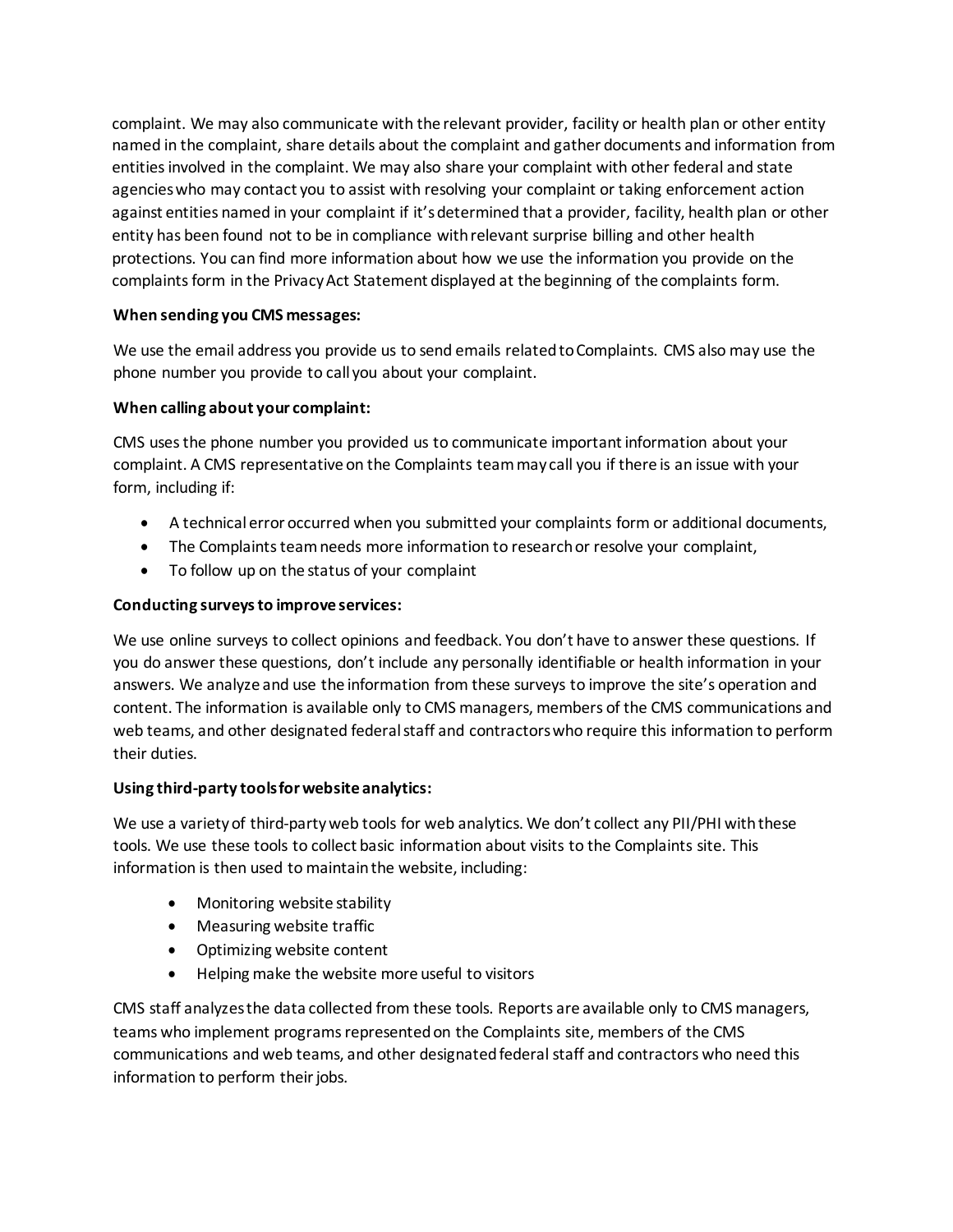#### **How we use cookies & other technologieson the Complaints site**

The Office of Management and Budget Memo [M-10-22,](https://digital.gov/resources/m-10-22-guidance-for-online-use-of-web-measurement-and-customization-technologies/) Guidance for Online Use of Web Measurement and Customization Technologies, allows federal agencies to use session and persistent cookies to improve the delivery of services.

When you visit a website, its server may generate a piece of text known as a "cookie" to place on your device. The cookie, which is unique to your browser, allows the server to "remember" specific information about your visit while you're connected. The cookie makes it easier for you to use the dynamic features of web pages. Informationthat you enterinto the Complaints site isn't associated with cookies on the Complaints site. Depending on the third-party tool's business practices, privacy policies, terms of service, and/or the privacy settings you selected, information you've provided to third parties could be used to identify you when you visit the Complaints site. These third parties don't/won't share your identity with CMS or the Department of Health and Human Services (HHS).

There are 2 types of cookies - single session (temporary) and multi-session (persistent). Single session cookies last only as long as your internet browser is open. Once you close your browser, the session cookie disappears. Persistent cookies are stored on your device for longer periods. Bothtypes of cookies create anID that'sunique to your device.

- **Session cookies:** We use session cookies for technicalpurposes, like to allow better navigation through our website. These cookies let our server know that you're continuing a visit to our website. The OMB Memo M-10-22 Guidance defines our use of session cookies as "Usage Tier 1—Single Session." The policy says, "This tier encompasses any use of single session web measurement and customization technologies." We don't use persistent cookies on thissite.
- **Persistent cookies:** We use persistent cookies to understand the differences between new and returning visitors to Complaints site. Persistent cookies remain on your device between visits to our website until they expire or are removed by the user. The OMB Memorandum M-10-22 Guidance defines our use of persistent cookies as "Usage Tier 2—Multi-session without personally identifiable information." The policy says, "This tier encompasses any use of multisession web measurement and customization technologies when no PII is collected." We don't use persistent cookies to collect PII. We don't identify a user by using cookies.

CMS also uses these technologies on the Complaints site:

- **Website log files:** These are used as an analysis tool and to tell how visitors use the Complaints site, how often they return, and how they navigate through the website.
- **Flash:** Flash is used to assess the performance of the site and as a player for selected videos depending on the browser a device is using.
- Local Storage Objects: We use Flash Local Storage Objects ("LSOs") to store your preferences and to personalize your visit.

# **Your choices about tracking & data collection on the Complaints site**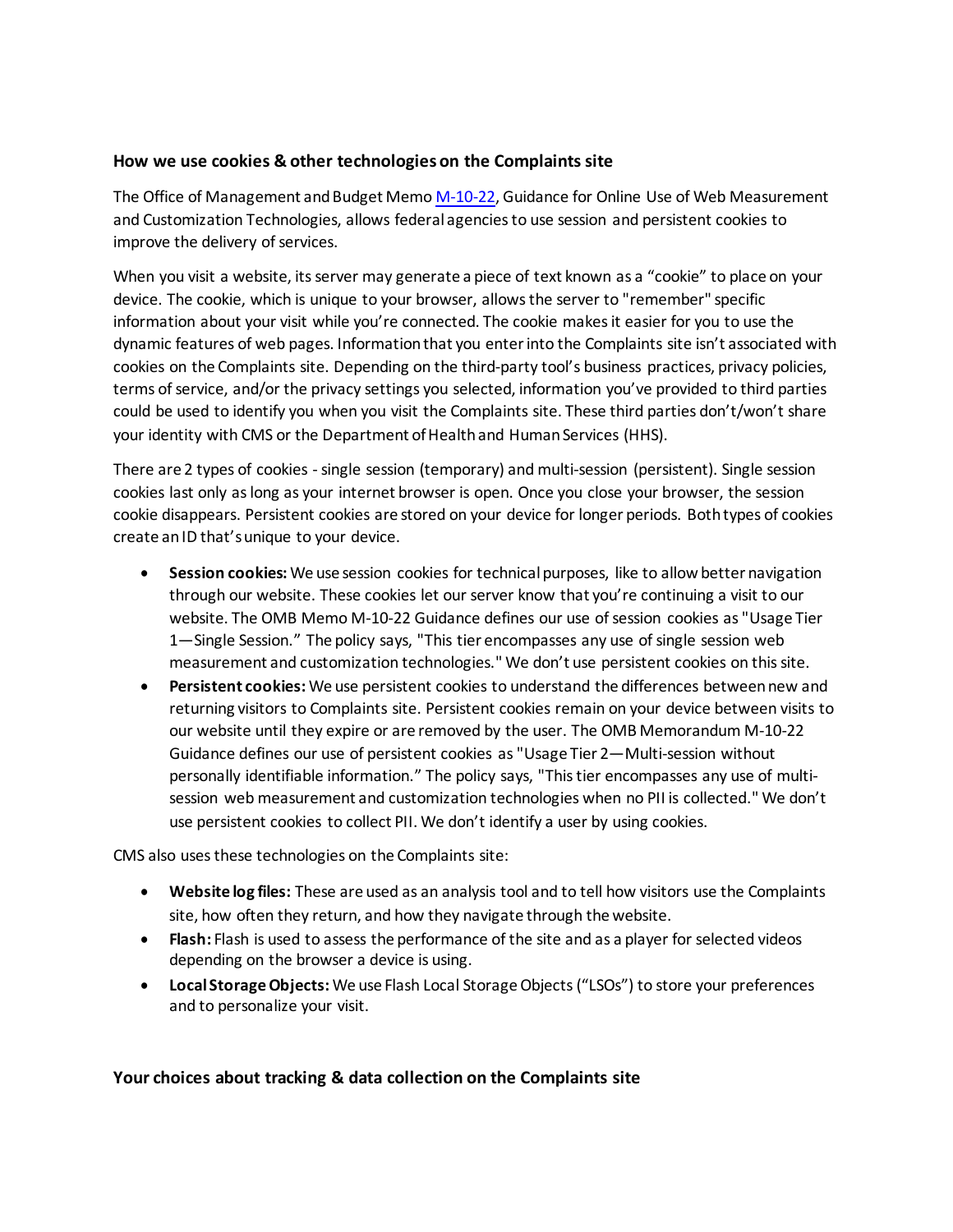Users must manually control what tracking and data collection takes place during your visit. Third-party tools are enabled by default to provide a quality consumer experience.

You must manually adjust your privacy settings with the choice to opt in or to opt out of the different categories of third-party tools used by CMS: Advertising, Analytics, or Social Media. Manually opting out prevents cookies, web beacons, and Local Storage Objects from being placed on your device. Adjusting your privacy settings manually also prevents third-party tools from loading regardless of your cookie settings, which provides you with an additional layer of privacy that prevents the tool from loading at all.

#### **Modify PrivacyOptions**

If you disable cookies in your browser, you must do so manually. If you don't wish to manually opt out of the tools used by the Complaints site, you can opt out of tools individually, or via the Digital Advertising Alliance ("DAA") AdChoices icon, discussed in the next subsection. For help manually adjusting your settings and opting out of different services, visit: [https://www.usa.gov/optout-instructions.](https://www.usa.gov/optout-instructions)

**AdChoices:** We include the AdChoices icon on all digital advertising that uses "conversion tracking" or "retargeting." To learn about conversion tracking, targeted advertising, and retargeting, see How CMS uses third-party websites & applications with the Complaints site. The AdChoices icon is usually at or near the corner of digital ads. When you click on the AdChoices icon, it will provide information on what company served the ad and information on how to opt out. Learn more [about AdChoices.](http://www.youradchoices.com/)

**Do Not Track:** While Salesforce attempts to honor do not track ("DNT") instructions we receive from your browser, we cannot guarantee that Salesforce will always respond to such signals. If "Do Not Track" is set before a device visits the Complaints Site, third-party conversion tracking and retargeting tools may not load on the website. To learn more about conversion tracking and retargeting, see How CMS uses third-party websites & applications with the Complaints site. [Learn more about Do Not Track](https://www.eff.org/issues/do-not-track) and how to set the Do [Not Track setting in](https://www.eff.org/issues/do-not-track) your browser.

# **How CMS uses third-party websites & applications with the Complaints site**

The Complaints site uses a variety of technologies and social media services to communicate and interact with the public. These third-party websites and applications include popular social networking and media websites, open source software communities, and more.

# **Third-party websites:**

Your activity on the third-party websites that the Complaints site links to (like Facebook or Twitter) is governed by the security andprivacy policies of those websites. You should reviewthe privacy policies of all websites before using them so you understand how your information may be used.

# **Complaintsintake platform:**

To facilitate the intake of your complaint, CMS contracts with and uses a third party vendor platform managed by Salesforce, to provide the complaints form online, and for the help desk to enter in complaints over the phone. Salesforce is a cloud computing platform that is used as a Customer relationship management technology that is used by companies or organizations to manage interactions with users and potential users. The Salesforce platform provides the OMB approved complaints form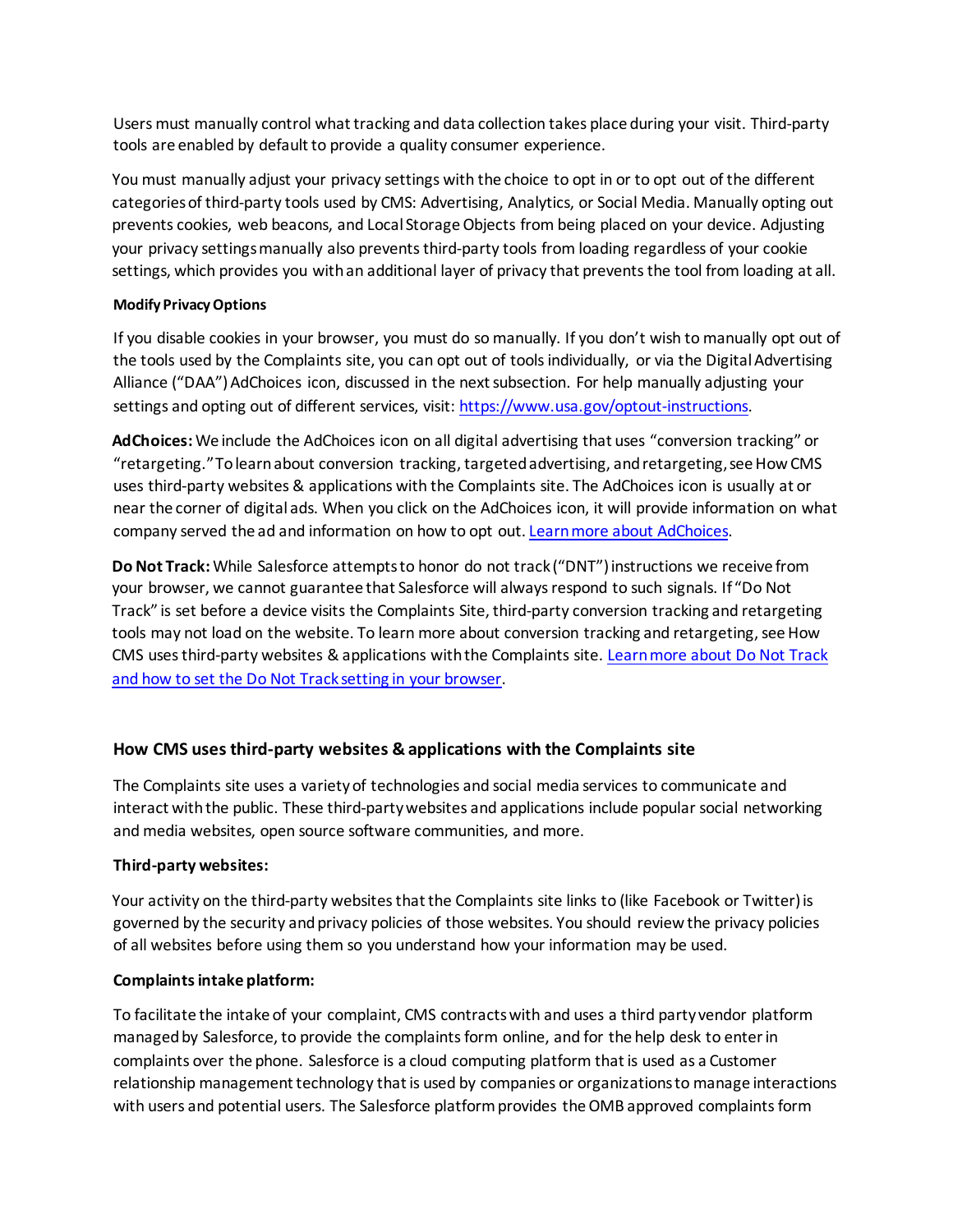to facilitate electronic collection of your complaint andsupporting documents and route the information to the appropriate CMS resources and other federal agenciesto researchand resolve your complaint. For more information on this service, please see the CMS Privacy Impact Assessment for insert name at https:/[/www.hhs.gov/pia.](http://www.hhs.gov/pia)

#### **Website analyticstools:**

These tools collect basic site usage information, like:

- How many visits the Complaints site gets
- The pagesvisited
- Time spent on the Complaints site
- The number of return visits tothe Complaints site
- The approximate geographic location of the device used to access the Complaints site
- Types of devices used

This information is used to maintain the website, including:

- Monitoring website stability
- Measuring website traffic
- Optimizing website content
- Improving your experience

For help manually adjusting your settings and opting out of different services, visit: [https://www.usa.gov/optout-instructions.](https://www.usa.gov/optout-instructions)

We may consider new third-party tools or the use of new third-party websites, but we'll first assess the tool or website before it's used in connection with the Complaints site. We'll provide notice to the public before adding any new tool to the Complaints site. These assessments include a description about how information will be collected, accessed, secured, and stored. See a list of the [third-party tools currently](https://www.cms.gov/privacy/third-party-privacy-policies) [being](https://www.cms.gov/privacy/third-party-privacy-policies) used. See risk assessments for third-party websites and [applications.](https://www.hhs.gov/pia/index.html)

# **How CMS protects your personal information**

CMS is committed to protecting consumer information entrusted with us at the Complaints site. You don't have to give us personal information when you visit the Complaints site, but if you want to get alertsor e-newsletters, you'll need to give us your email address to subscribe.

If you visit the Complaints site and choose to provide us with personally identifiable or individually identifiable health information through a request for information, paper or electronic form, application, questionnaire, survey, etc., we store your personally identifiable and individually identifiable health information in a record system designed to retrieve information about you by personal identifier (name, personal email address, home mailing address, personal or mobile phone number, etc.). We will safeguard the information you provide in accordance with the requirements of the Public Health Service Act as amended by Consolidated Appropriations Act of 2021, the regulations promulgated under HIPAA as amended (45 CFR 160-164), and the Privacy Act of 1974, as amended (5 U.S.C. [Section](https://www.gpo.gov/fdsys/granule/USCODE-2010-title5/USCODE-2010-title5-partI-chap5-subchapII-sec552a/content-detail.html) 552a).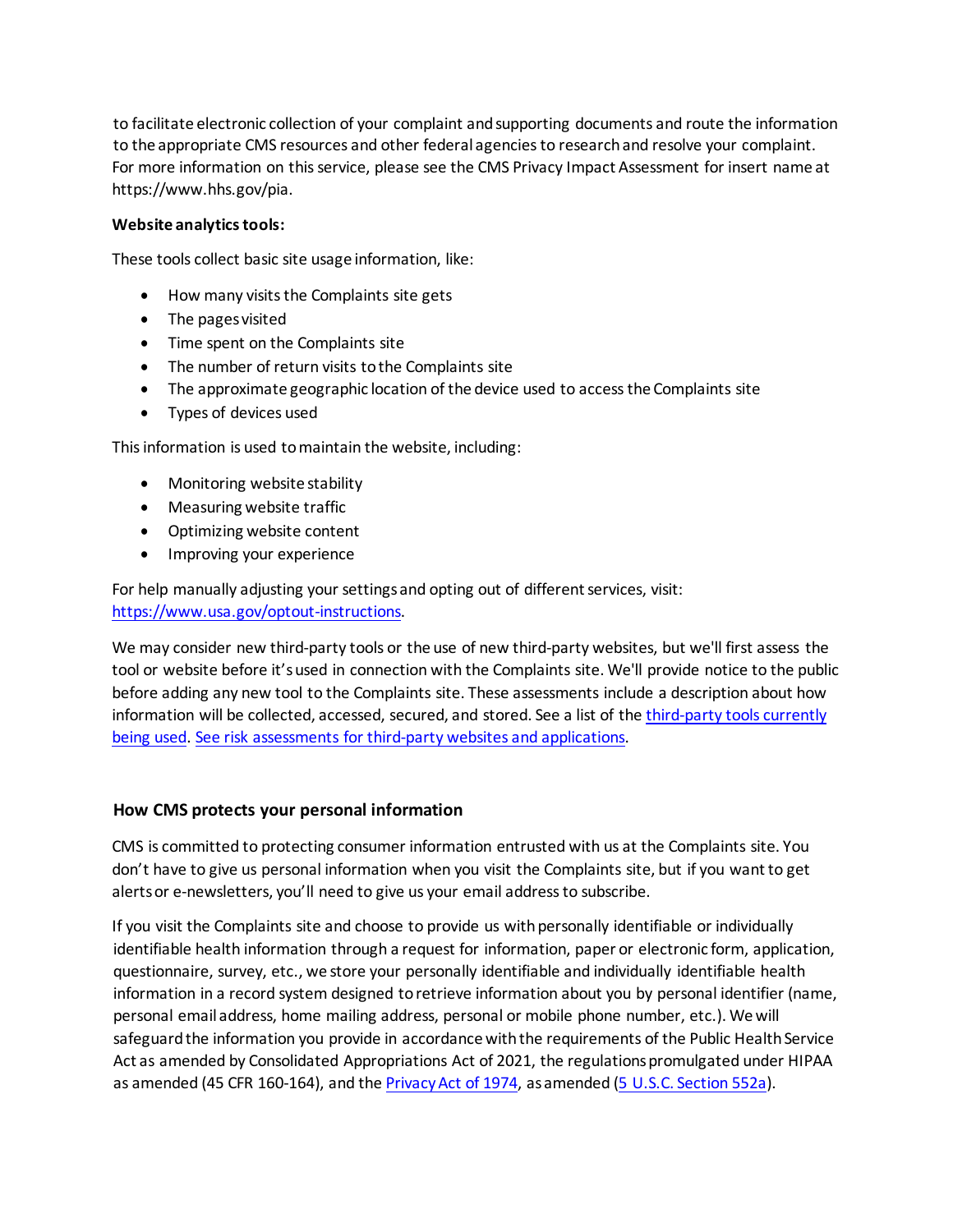If we have a record system to retrieve information about you so we can carry out our mission, a Privacy Act Notification Statement should be prominently displayed out in the open on the public-facing website or form asking you for PII. The statement hasto addressthese 5 criteria:

- 1. The legal authorizationwe have to collect information about you
- 2. Why we're collecting information
- 3. Routine ways we disclose information outside of our websites
- 4. Whether or not you legally have togive us the information we're asking for
- 5. What happensif you choose to not us the information we're asking for

CMS, the operator of the Complaints site, publishes System of Record Notices in the Federal Register for these record systems. The original system of records notice relevant to Personal Information collected on the Form and within the Complaints process is entitled, "Complaints Against Health Insurance Issuers and Health Plans (CAHII)," System No. 09-70-9005, and was published in the Federal Register on February 12, 2001 (66 FR 9858), and was amended on February 14, 2018 (83 FR 6591). The original system of records notice can be found at:

[https://www.federalregister.gov/documents/2007/05/08/E7-8757/privacy-act-of-1974-report-of-a](https://www.federalregister.gov/documents/2007/05/08/E7-8757/privacy-act-of-1974-report-of-a-modified-or-altered-system-of-records)[modified-or-altered-system-of-records;](https://www.federalregister.gov/documents/2007/05/08/E7-8757/privacy-act-of-1974-report-of-a-modified-or-altered-system-of-records) the amendment can be found at [https://www.federalregister.gov/documents/2018/02/14/2018-03014/privacy-act-of-1974-system-of](https://www.federalregister.gov/documents/2018/02/14/2018-03014/privacy-act-of-1974-system-of-records)[records.](https://www.federalregister.gov/documents/2018/02/14/2018-03014/privacy-act-of-1974-system-of-records)

For more information about the Complaints site privacy policy, email  $Privacy@cms.hhs.gov$ .

Third-party services are web-based technologies that aren't exclusively operated or controlled by a government entity, or that involve significant participation of a nongovernment entity. These services may be separate websites or maybe applications embedded within our websites. The list of third-party services includes links to relevant third-party privacy policies.

#### **How long CMS keeps data & how it's accessed**

We'll keep data collected long enough to achieve the specified objective for which theywere collected. Once the specified objective is achieved, the data will be retired or destroyed in accordance with published draft records schedules of CMS as approved by the National Archives and Records Administration.

We don't store information from cookies on our systems. The persistent cookies used with third-party tools on the Complaints site can be stored on a user's local system and are set to expire at varying time periods depending upon the cookie. We assess whether the expiration date of a cookie exceeds one year an[d provides an explanation](https://www.hhs.gov/pia/index.html) as to why cookies with a longer life are used on the site in the associated Third-PartyWebsite or Application Privacy Impact Assessment.

# **Children& privacy on the Complaints site**

We believe it's important to protect the privacy of children online. The Children's Online Privacy Protection Act(COPPA) governsinformation gatheredonline from or about children under the age of 13. The Complaints site isn't intended to solicit information of any kind from children under age 13.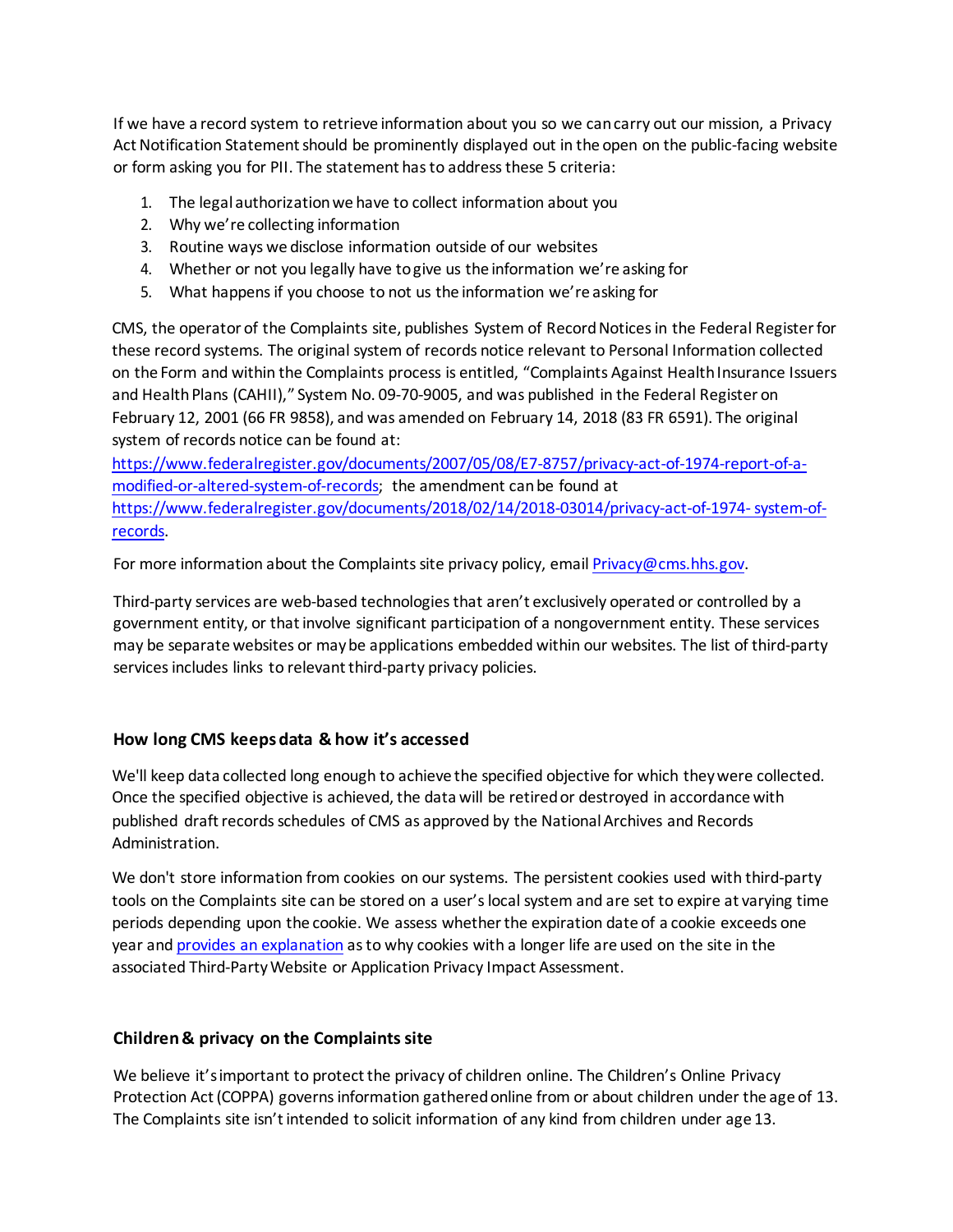### **Links to other sites**

The Complaints site may link to other CMS and HHS websites, other government websites, and/or private organizations (like health care providers). We link to other websites solely for your convenience and education. When you follow a link to an external site, you're leaving the Complaints site and the external site's privacy and security policies will apply. Non-federal websites don't necessarily operate under the same laws, regulations, and policies as federal websites. Other than third-party websites highlighted in this privacy notice, we aren't responsible for the contents of external web pages and a link to a page doesn't constitute anendorsement.

#### **Socialmedia & othersitesthatrequire registration**

We use social media websites (listed below) to:

- Increase government transparency
- Improve information sharing
- Promote public participation
- Encourage partnership withCMS

Social media websites aren't government websites or applications. They're controlled or operated by the social media website. We don't own, manage, or control social media websites. Inaddition, we don't collect, maintain, or disseminate information posted by visitors to those social media websites. If you choose to provide information to a social media website through registration or other interaction with the website, the use of any information you provide is controlled by your relationship with the social media website. For example, any information that you provide to register on Facebook is voluntarily contributed and isn't maintained by us. This information may be available to our social media page administrators in whole or part, based on a user's privacy settings on the social media website. However, we won't use PII, if provided by you to a social media website or other website that requires registration, for targeted advertising or retargeting. Although you may voluntarily contribute to a social media website with the intent to share the information with others on a CMS social media page, to protect your privacy, don't disclose PII about yourself or others.

We don't keep separate records or accounting of any social media website users or their interaction with the Complaints site pages on social media websites. We don't store or share this information. User information is retained by social media websites in accordance with the website's policies. See each social media website's privacy policy to see how long user information is retained after an account has been deleted. To learn more about how each social media website uses and maintains information visit their privacy policy, as follows:

- [Facebook](https://www.facebook.com/policies)
- [Twitter](https://twitter.com/en/privacy)
- [YouTube](https://www.youtube.com/intl/en_be/howyoutubeworks/our-commitments/protecting-user-data/)
- [LinkedIn](https://www.linkedin.com/legal/privacy-policy)